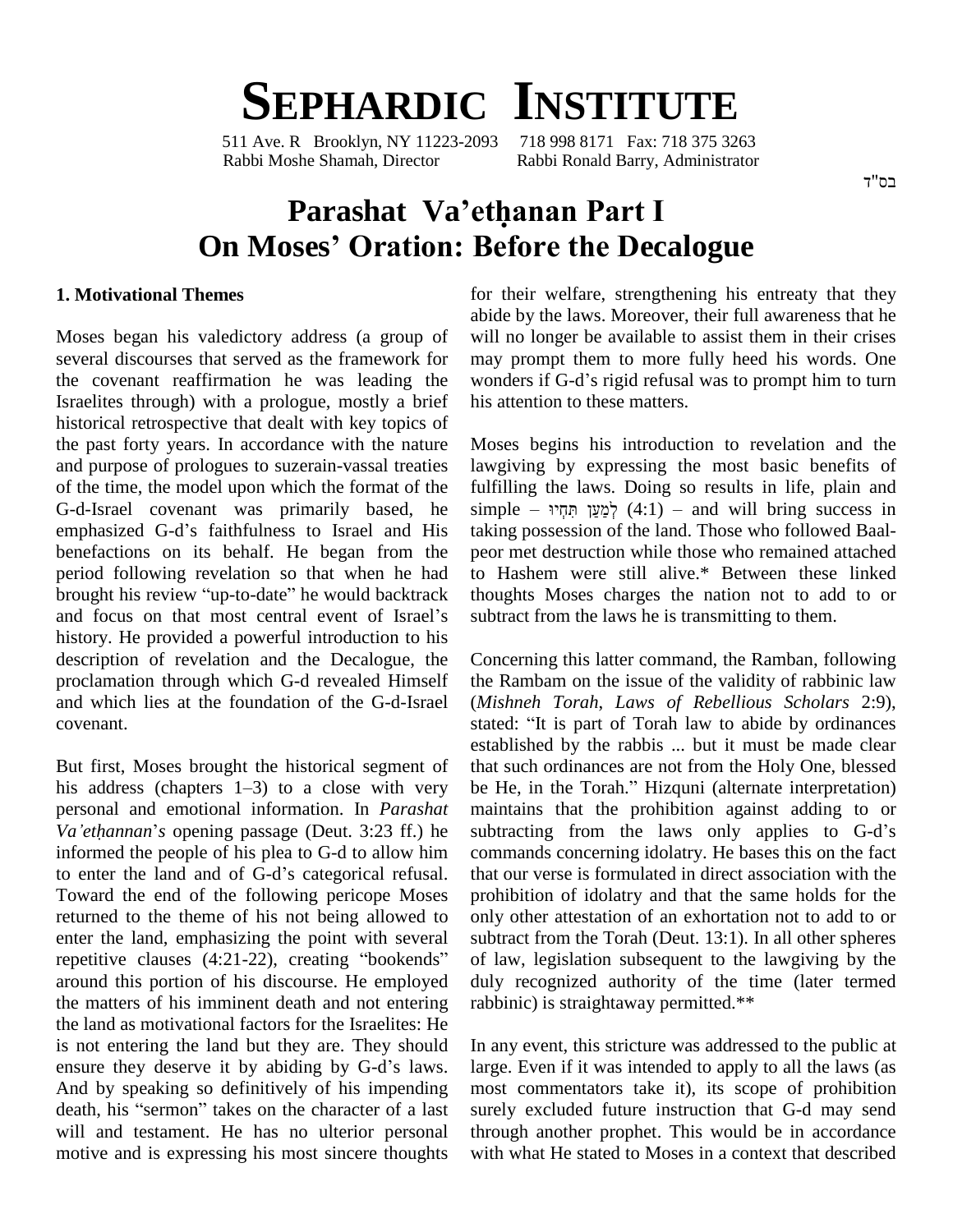an aspect of the lawgiving: "I will raise a prophet for them ... like you, and I will place My words in his mouth; he will speak to them all that I command justice for them ... like you, and I will place My words in reform<br>his mouth; he will speak to them all that I command justice<br>him" (18:18). True, the Talmud does state that even sphere prophets were not permitted to add to or subtract him" (18:18). True, the Talmud does state that even<br>prophets were not permitted to add to or subtract asp<br>from the Torah corpus אֲין נָבִיא יַ לְחַדֵּשׁ דָּבָר מֲעַתָּה עֲ prophets were not permitted to add to or subtract<br>
spect אֵין נָבִיא רַשֵּׁאי לְחַדֵּשׁ דָּבָר מֵעַתָּה studie:<br>
A prophet is not permitted to put forth something Decale new from now<sup>î</sup> [*b*. *Shabb*. 104a, based on Lev. 27:34]). However, the wording of this principle for Human Rights." new from now" [*b. Shabb.* 104a, based on Lev. Law" and "Parashat Ki Tese Part II: On Torah Advances 27:34]). However, the wording of this principle for Human Rights."<br>("from now"), its derivation and the talmudic discussions regarding it are all extremely problematic. As Rabbi S. D. Sassoon commented on this passage, the historical setting compelled the sages of that time to strongly legislate against even a prophet adding to or removing from the law. False prophecy, by changing the law, was threatening traditional Judaism. (See our further comments on this topic in the coming section.)

Moses then extols the excellence of the law. It is mem<br>Israel's "wisdom and discernment in the eyes of the dealing-<br>Israel's "wisdom and discernment in the eyes of the dealing Israel's "wisdom and discernment in the eyes of the nations"; when the nations learn about it they will admire Israel and proclaim, "Surely, a wise and nations"; when the nations learn about it they will the admire Israel and proclaim, "Surely, a wise and padiscerning people is this great nation" (Deut. 4:6). admire Israel and proclaim, "Surely, a wise and pare<br>discerning people is this great nation" (Deut. 4:6).<br>Of course, in accordance with G-d's larger goals for In t the world it is important that the nations think well of Israel and its laws and that Israel identify with these considerations. But Moses' intention here prominence and respect as a great nation through its laws it is appropriate for it to appreciate them and have a full commitment to them.\*\*\*

Moses continues on the theme of the preeminence of Torah law and its rendering Israel a great nation. Through the use of rhetorical questions he nation's commitment to comply in the first place. essentially declares that as a result of fulfilling these Through the use of rhetorical questions he nations<br>essentially declares that as a result of fulfilling these<br>laws G-d's closeness to the Israelites will be Mose unparalleled among the nations of the world. The laws G-d's closeness to the Israelites will be among the nations of the world. Multiple use of the righteousness of Israel's laws is also unparalleled Examong the nations of the world. Multiple use of the uni<br>ווי גָּדוֹל) cigreat nation'') clause recalls G-d's use of bri that term in His promise to Abraham concerning the גֹוֹי גֶּדוֹל ("great nation") clause recalls G-d's use of br<br>that term in His promise to Abraham concerning the cli<br>nation that is to stem from him, יָּגוֹי גָּדוֹל גָּדוֹי גָּדוֹל fhat term in His promise to Abraham concerning the<br>nation that is to stem from him, וְאֶעֶשֶׂךָ לְגוֹי גָּדוֹל<br>(''And I will make you a great nation'' [Gen. 12:2]), o and with it the attendant blessings to the nations of the world. point to the difference these factors make as regards Israel and the nations.

Torah law has, indeed, been widely credited, particularly in the context of the ancient Near East, as unique, with innovations of countless valuable reforms. It has promoted advances in the application of justice, equality and humanitarianism in virtually every sphere of human interaction. For a discussion on various aspects of this topic and for many examples, see our sphere of human interaction. For a discussion on various<br>aspects of this topic and for many examples, see our<br>studies, "Parashat Yitro Part II: Reflections on the aspects of this topic and for many examples, see our<br>studies, "Parashat Yitro Part II: Reflections on the<br>Decalogue," "Parashat Mishpatim Part I: Innovations in studies, "Parashat Yitro Part II: Reflections on the<br>Decalogue," "Parashat Mishpatim Part I: Innovations in<br>Law" and "Parashat Ki Tese Part II: On Torah Advances Decalogue," "Parashat Misl<br>Law" and "Parashat Ki Tese<br>for Human Rights."

Moses recapitulates some of the awesome details of the revelation experience and adjures his audience to forever keep that remarkable day in mind. They should transmit the particulars to their children and grandchildren. Reminding the people of the Ten Commandments, he cautions them at length concerning worship of the one G-d and the dire consequences of its violation. Although referring to a time almost forty years before, when the members of his present audience had either been under twenty years of age or not yet born, he speaks to them as dealing with their own experience, taking for granted that Israel is to be construed as a "corporate entity," with parents bringing their children into the covenant.

appears to be motivational: since Israel will receive G-d's commitment to the covenant, he proclaims that In the following section (Deut. 4:25 ff.) Moses addresses the possibility of the Israelites' violating the covenant with idolatrous behavior and G-d punishing them with<br>destruction and exile from their land. Citing the depth of<br>G-d's commitment to the covenant, he proclaims that destruction and exile from their land. Citing the depth of even then G-d will accept their sincere repentance. Guaranteeing that sincere repentance would be accepted was a monumental modification of covenantal norms as understood in the ancient world. The hope that the possibility of repentance provides when and if necessary<br>overrides the possible weakening it may cause to the<br>nation's commitment to comply in the first place. overrides the possible weakening it may cause to the

> Moses dramatically recounts the extraordinary and unprecedented events of the lawgiving and of the Exodus and emphasizes that the G-d-Israel covenant is a unique phenomenon in world history. With this he brings his introductory remarks to an inspirational climax before reviewing the core of the covenant, the Decalogue. (See our several studies on the Decalogue in our comments on Parashat Yitro.)

### **2. Stressing the Divinity of the Laws**

After reciting the Decalogue, Moses reviewed the people's fearful reaction to that awe-inspiring event.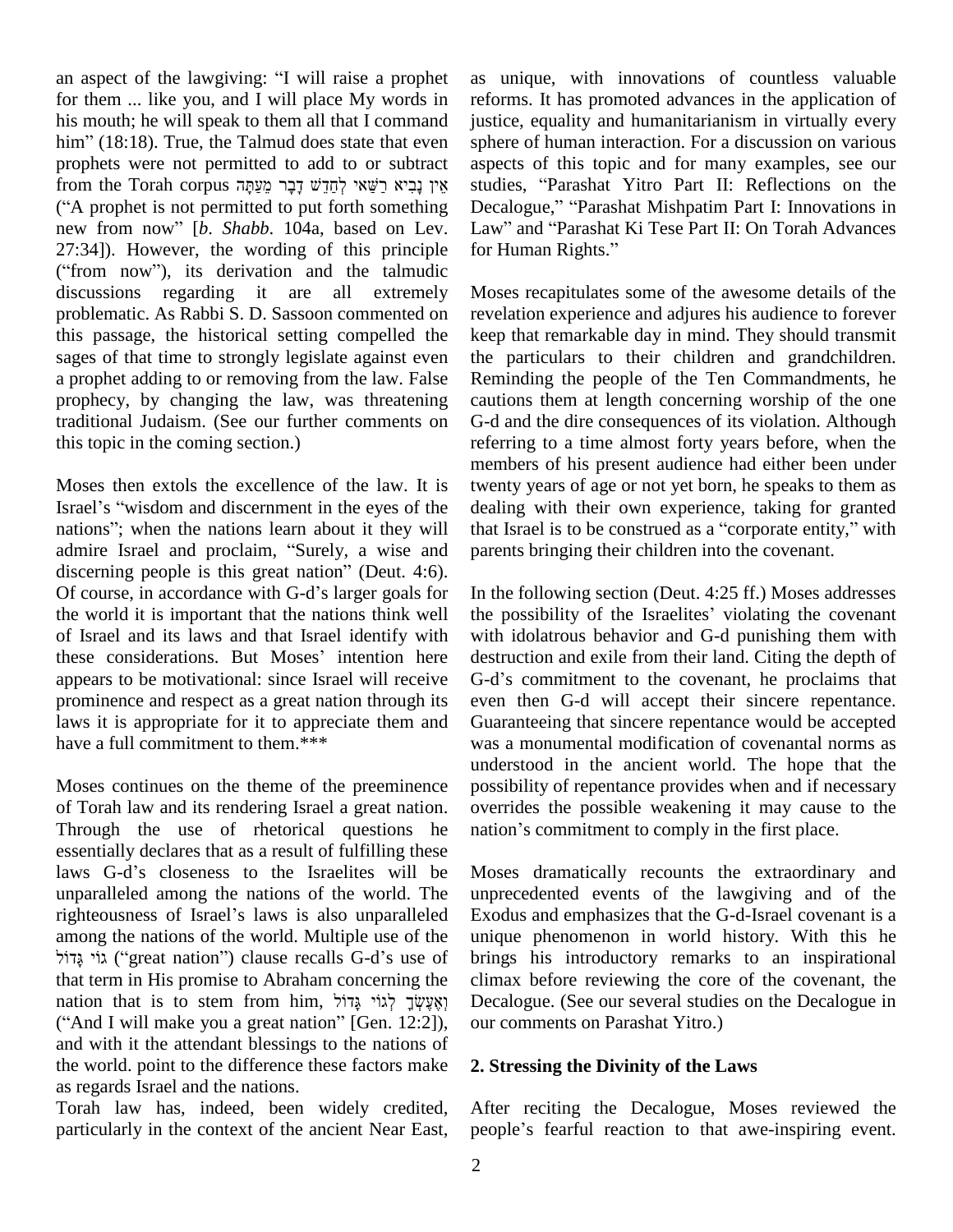They could not handle the pressure and had requested that henceforth he be an intermediary between them and G-d. G-d was favorable to their request. His words on this matter are highly toward their responsibilities, with the intention of benefiting them and their children forever. Moses attached to this another statement of benefits that five v<br>they would receive for fulfilling the forthcoming begin<br>law section – longevity and perpetuation on the touch they would receive for fulfilling the forthcoming land. He greatly emphasized the divine origin of the post-Decalogue regulations that he had taught them and would now be teaching them (Deut. 5:29-6:3).

Despite the fact that the divine origin of the post-Decalogue laws is clearly stated in other books of add<br>the Torah (such as in the common superscription, rep<br>"Hashem spoke to Moses, saying..."), in our Eas context Moses stresses it time and again; it is a most significant matter and must be fully internalized. In context Moses stresses it time and again; it is a most of his significant matter and must be fully internalized. In G-d-l his review of the people's reaction to revelation he emphasizes that they had been in touch with the  $3.$  Misvot Huqim and Mishpatim divine and it was their choice not to remain in such a firsthand relationship in which they themselves would have received the laws directly from G-d. It was at their request that he served as an intermediary to transmit G-d's words, which is exactly what he was now continuing to do.

In a later chapter, Moses returns to the people's reaction to the lawgiving experience and to G-d's acceding to it. He adds details that he did not spell Deutout in our account. G-d had informed him that His intentions for Israel's future included the presence At the out in our account. G-d had informed him that His of a prophet like himself to provide divine instruction to the nation. It is anticipated that in the future communication with G-d was to be vital. instruction to the nation. It is anticipated that in the love H<br>future communication with G-d was to be vital. to H<br>Contrasting Israel with the nations, "who hearken to corres future communication with G-d was to be vital. to<br>Contrasting Israel with the nations, "who hearken to co<br>sorcerers and augurs" (Deut. 18:14), Moses states: pa Not so has *Hashem* your G-d designated for you. A me, *Hashem Elokekha* will raise up, him you shall heed... as you asked from *Hashem* your G-d at me, *Hashem Elokekha* will raise up, him you shall to heed... as you asked from *Hashem* your G-d at in Horeb on the day of the assembly, as you said, 'Let go me no longer hear the voice of Hashem my G-d and Horeb on the day of the assembly, as you said, 'Let go in<br>me no longer hear the voice of Hashem my G-d and term<br>this great fire let me no longer see, that I not die''' categ (vv. 14-16).

motivational; they exude a feeling of satisfaction Me and I shall speak to you the whole *misvah* and *hugim* with the people and a sense of reasonableness and *mishpatim* that you shall teach to them"  $(5:27-28)$ . As he developed this theme in our context Moses As he developed this theme in our context Moses<br>informed the people that in accommodating the people's As he developed this theme in our context Moses<br>informed the people that in accommodating the people's<br>request, G-d had instructed him thus: "Go tell them informed the people that in accommodating the people's<br>request, G-d had instructed him thus: "Go tell them<br>'return to your tents.' But as for you, remain here with request, G-d had instructed him thus: "Go tell them 'return to your tents.' But as for you, remain here with Thus, the laws Moses taught to the people after the Decalogue are of divine origin. In each of the following five verses, right up to the *Shema*<sup> $\cdot$ </sup> Yisra'el verse which begins the section that elaborates the laws, Moses touches on this very critical point with slight variations of nuance.

> Moses then enunciates a major and comprehensive code of law that spans more than twenty-one chapters  $(6:4-)$ 26:15) and constitutes the majority of his valedictory address and the book of Deuteronomy. These laws 26:15) and constitutes the majority of his valedictory<br>address and the book of Deuteronomy. These laws<br>represent the "stipulations" segment of ancient Near address and the book of Deuteronomy. These laws<br>represent the "stipulations" segment of ancient Near<br>Eastern covenant format, that is, the suzerain's demands represent the "stipulations" segment of ancient Near<br>Eastern covenant format, that is, the suzerain's demands<br>of his vassals, as we demonstrate in our study, "The Eastern covenant format, that is, the suzerain's demands of his vassals, as we demonstrate in our study, "The **3. 4.** *Gd-Israel Covenant: On Meaning and Format."*

The Deuteronomic compendium is often described by G-d and Moses as comprising three distinct classes of law: *misvot, <sup>h</sup>uqim* and *mishpatim* (Deut. 5:28; 6:1; 7:11; 8:11; 11:1; 26:17; 30:16), usually but not exclusively in that order, sometimes using the singular *misvah*. Although the dividing lines between categories of law are somewhat fluid and there may be overlap in some cases, the basic definitions of these categories in Deuteronomy appear clear and consistent.

prophet from your midst, from your brethren, like *hamisvah* refers to G-d's command to have full devotion At the conclusion of what we shall soon see is the first section, that of *misvot*, Moses describes *hamisvah* as "to love Hashem your G-d, to go in His ways and to cleave section, that of *misvot*, Moses describes *hamisvah* as "to<br>love Hashem your G-d, to go in His ways and to cleave<br>to Him" (11:22). (Or, in accordance with the love Hashem your G-d, to go in His ways and to cleave<br>to Him" (11:22). (Or, in accordance with the<br>corresponding word usage for קָבָה [love] in covenant parlance of the time, the first clause should be translated, <sup>ì</sup>orresponding word usage for אֲהֲבָה [love] in covenant arlance of the time, the first clause should be translated,<br>to be loyal to Hashem your G-d.") In other words, parlance of the time, the first clause should be translated,<br>"to be loyal to Hashem your G-d.") In other words,<br>*hamisvah* refers to G-d's command to have full devotion to Him alone. A similar definition of *hamisvah* is given *hamisvah* refers to G-d's command to have full devotion<br>to Him alone. A similar definition of *hamisvah* is given<br>in Deuteronomy 19:9: "to love Hashem your G-d and to to Him alone. A similar definition of *hamisvah* is given<br>in Deuteronomy 19:9: "to love Hashem your G-d and to<br>go in His ways." The Deuteronomy verses that use the term *hamisvah* without reference to the other law categories are fully consistent with this definition (6:25; 8:1; 11:8; 30:11).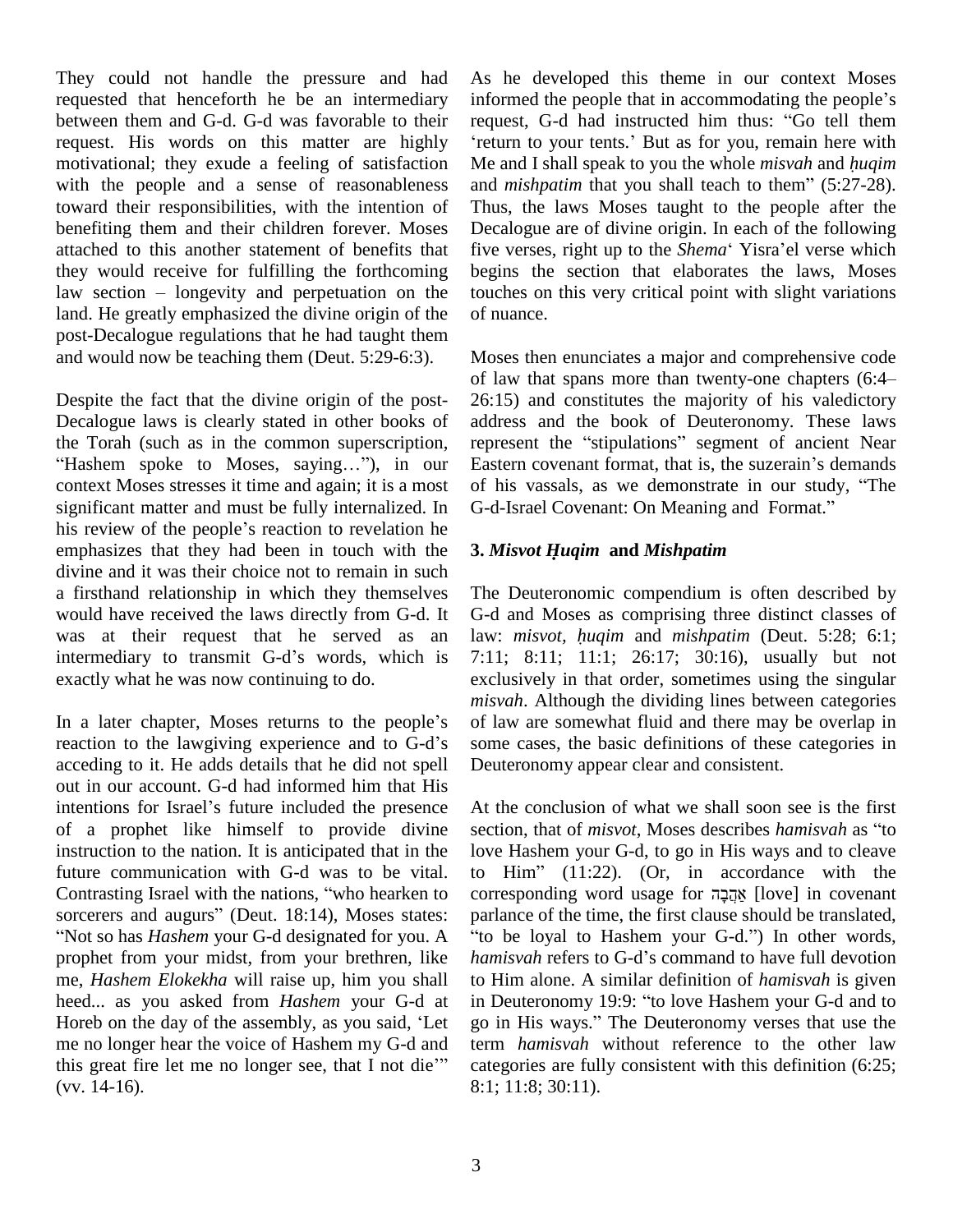We may thus define *misvah* ("the command") in Deuteronomy as a precept that focuses directly on the relationship with the *mesaveh* (the Commander), and the commitment to Him. This category thus The refers to the covenant's foundation and essentials base and the commitment to Him. This category thus The refers to the covenant's foundation and essentials base and naturally constitutes the law compendium's first that section (we will use the more convenient term conscience and naturally constitutes the law compendium's first nd naturally constitutes the law compendium's first that hection (we will use the more convenient term consci<br>section" although it may be more appropriate to opinion refer to a sub-section). This section begins shortly legislar<br>after the Decalogue (6:4) and extends until the end related<br>of *Parashat 'Eqeb* (11:25). The three verses that of just after the Decalogue (6:4) and extends until the end of *Parashat 'Eqeb* (11:25). The three verses that appear at the beginning of *Parashat Re'eh* that verses that call for a national ceremony to be held upon entering the land (11:26-30) confirm that the *misvot* section had concluded, as we shall explain in a coming study. a coming study.<br>The second section comprises *huqim*. When used in In accordance with these ba

the specific sense as one of two or more categories *huqim* of law, particularly when joined with *mishpatim*, is compliqued *huqim* refers to statutes that are seen as having is als of law, particularly when joined with *mishpatim*, *huqim* refers to statutes that are seen as having come into being by הַקִיקָה ("inscribing"), the lawmaking activity of the legislator. This implies an arbitrary origin. Such laws are not thought of as necessarily required by considerations of justice or as being enjoined by human reason, although they may provide great benefit. By no means is there an implication that they are incompatible with or may provide great benefit. By no means is there an the arrangemplication that they are incompatible with or sections is inexplicable by human reason. The Rambam's view Decalogue on this matter is compelling. Specifically inexplicable by human reason. The Rambam's view<br>on this matter is compelling. Specifically<br>mentioning the *huqim*, he states: "Every one of the either to inculcate a truth or remove an erroneous opinion, to transmit a rule of justice or remove source injustice, to train man in moral qualities or to warn above against an evil trait" (*Guide for the Perplexed*, of the injustice, to train man in moral qualities or to warn 3:31). No law of G-d should be thought of as incompatible with or inexplicable by human reason, although human reason may not have postulated it and its explanation may not be readily apparent. This category constitutes the whole gamut of specifically religious and ritual legislation.

and extends to that *parasha*'s conclusion (through 16:17). Some of the subjects it covers are sacrifices, responses to idolatrous acts, dietary regulations, tithes, seventh-year release of loans and festival reason, such regulations may promote the goals that human reason prescribes.

concern blessings and curses and the two following criminal law, plus man's obligations to lower creatures. The third law section, *mishpatim*, comprises ordinances based on *mishpat* (justice and fairness). These are laws that human reason requires out of an innate sense of conscience and propriety. Some commentators are of the opinion that *mishpatim* are laws that stem from the legislation of the *shofet* (judge), but even so it would be related to the judge's exercise of his judgment and sense of justice and fair play. This category covers the sphere of human interpersonal relationships, including civil and of justice and fair play. This category covers the sphere<br>of human interpersonal relationships, including civil and<br>criminal law, plus man's obligations to lower creatures. It begins in *Parashat Shofetim* and continues until near the end of the law compendium  $(25:16)$ , at which point three laws, appropriate for closing the law compendium, are elaborated  $(25:17–26:15)$ . three laws, appropriate for closing the law compendium,

> In accordance with these basic definitions of *misvot, <sup>h</sup>uqim* and *mishpatim*, it is clear that the Decalogue itself is composed of these three categories in that sequence. It is also the case that the ensuing law compendium reflects the Decalogue structure in that it comprises three corresponding sections in similar order, as we pointed out in the previous paragraphs.

six hundred and thirteen commandments serves Thus, the Decalogue and G-d's revelation from which it In addition, it may be that one of the factors governing the arrangement of particular items within the three sections is the sequence of the specific laws within the Decalogue. Many of the later laws seem to be linked in one way or another to particular Decalogue laws and Thus, the Decalogue and G-dí<sup>s</sup> revelation from which it may be seen as elucidations and expansions of them. emerged may be viewed as the foundation as well as the source of all the laws that follow. As we elaborate on the above we will follow the most traditional enumeration of the Ten Commandments and not join the discussion regarding the exact delineation of each one, as our thesis is unaffected by whichever approach was intended.

The *<sup>h</sup>uqim* section begins in *Parashat Reíeh* (12:1) practices. Although not demanded by human constitute the covenant's foundation, comprise its most In the Decalogue's first commandment, Hashem proclaims His identity, His relationship with Israel and His great recent benefaction on behalf of the Israelites, namely, His redeeming them from slavery. This implies His great recent benefaction on behalf of the Israelites, namely, His redeeming them from slavery. This implies the Israelites' responsibility to be committed to the covenant He established with them. The second commandment is a corollary that demands exclusive devotion to Him and bans all forms of polytheism and idolatry. The first two commandments together constitute the covenant's foundation, comprise its most idolatry. The first two commandments together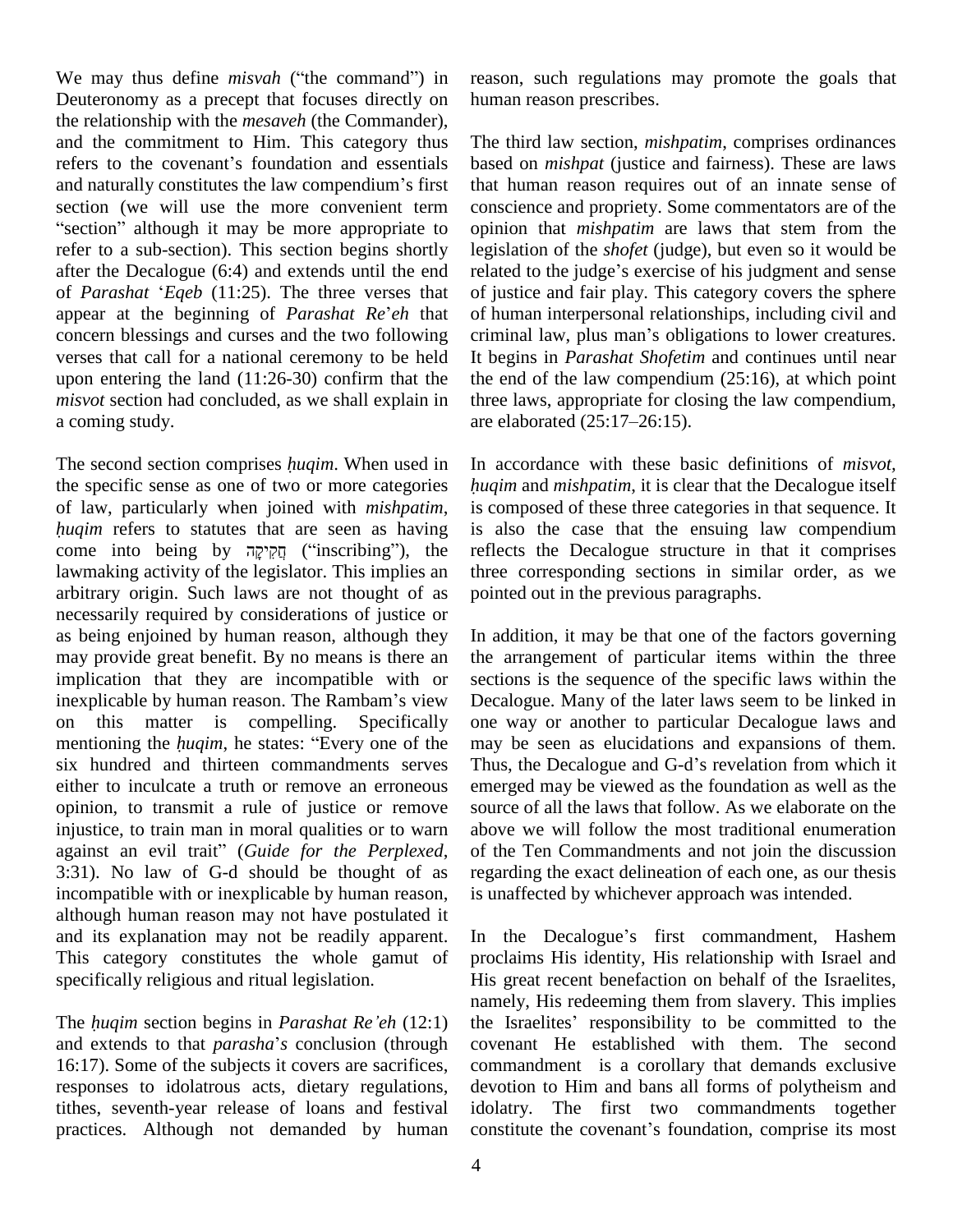essential features, and are wholly concentrated on the commander. Applications and extensions of these two commandments and of the covenantal enhance and preserve the relationship and prevent violation of it, make up the section of *misvot*. violation of it, make up the section of *misvot*. The n the commandment – the prohibition to take to the

the commandment – the prohibition to take to the<br>Hashem's name in vain – may also be part of the is an The third commandment – the prohibition to take to the *Hashem's* name in vain – may also be part of the is a *misvot* category, but it borders on the *huqim*, and as "and we shall propose in a coming study, its expansion in misvot category, but it borders on the *huqim*, and as fourth commandment concerns the Sabbath, a prime the subsequent laws enters the *huqim* section. The fourth commandment concerns the Sabbath, a prime example of the *huqim*. The fifth commandment, honoring father and mother, can perhaps be taken as beginning the *mishpatim*. However, framed as a categorical imperative as all the Ten Commandments are, it has often been considered to categorical imperative as all the Ten Incom<br>Commandments are, it has often been considered to intrins<br>be part of the *huqim*. Its subsequent expansions in covena applications to other cases appear to be part of both be part of the *huqim*. Its subsequent expansions in applications to other cases appear to be part of both the *huqim* and *mishpatim* classes.

The *mishpatim* proper comprise the sixth through tenth commandments.

It is noteworthy that the combination of *misvot*, *<sup>h</sup>uqim*, and *mishpatim* that so often appear in one phrase, do not so appear after the introduction to the <sup>\*</sup> Ra second section (that is, the introduction to the Joshu second and third sections, the *huqim* and *mishpatim*) which second section (that is, the introduction to the and before the conclusion of the third section. In introducing the second section, Moses calls upon and before the conclusion of the third section. In disease introducing the second section, Moses calls upon with the Israel to "take care to fulfill all the *huqim* and of the introducing the second section, Moses calls upon with the *hishpatim*<sup>n</sup> (11:32) and "these are the *huqim* and purific Israel to <sup>"</sup>take care to fulfill all the *huqim* and of the *mishpatim*" (11:32) and "these are the *huqim* and purifical purifical purifical purifical purifical purifical purifical purifical purifical purifical purifical (12:1). He omits *misvot* since at that point the festival laws, part of the *<sup>h</sup>uqim* section, Moses calls *misvot* section was concluded. In the midst of the  $(16:12)$ .

and, in his introduction to the articulation of the "Parashat Vayigash Part I.") covenant formula in 26:16, subsequent to the law and, in his introduction to the articulation of the "Paras covenant formula in 26:16, subsequent to the law compendium, Moses does mention *huqim* and \*\* Per *mishpatim* without *misvot*. Those statements are in the context of a discussion of an aspect of the covenant category itself (the *misvah*), and those classes of law that are attached to the covenant.

relationship they manifest, plus measures to In the *misvot* section (6:4–11:25) Moses describes at length the appropriate and required attitude and<br>disposition an individual should have toward G-d. He<br>מִצְּוֹת שֶׁבַּלֵּב φ λιγγειμμάτοι of מַצְוֹת שֶׁבַּלֵּב disposition an individual should have toward G-d. He (precepts of the heart), whose purpose is to inculcate in the nation a deep commitment and loyalty to G-d and the covenant. This section is almost exclusively devoted to the covenant and the first two commandments. There is an allusion to the third commandment in the verse "and by His name shall you swear"  $(6:13; 10:20)$ , as this aspect of that commandment fits within the *misvot* category. This relatively lengthy section of more than five chapters and 144 verses does not contain a single direct reference to any one of the later Decalogue commandments.

> In coming studies we will demonstrate the first section's intrinsic and thoroughgoing linkage with both the covenant theme and the first two commandments by briefly surveying its passages in order. We will dwell somewhat on the *Shema*<sup>ë</sup> and *Vehayah Im Shamo*ë*<sup>a</sup>* passages, formulations that have always been of special significance in Judaism and central to the daily prayer liturgy.

#### **Endnotes**

festival laws, part of the *huqim* section, Moses calls remained steadfast in their attachment to Hashem, who upon Israel to take care to fulfill "these *huqim*" are קיים כּוֹלְכֵם הַיוֹם ("all of you are alive today" [De In his introductions to chapters 4 and 5, however, \* Rabbi S.D. Sassoon pointed out that in the book of Joshua there is an indication that the "destruction" of which Moses here speaks refers to a sexually transmitted disease contracted while engaging in the rites of Peor with the foreign women. Phinehas and the leaders speak disease contracted while engaging in the rites of Peor<br>with the foreign women. Phinehas and the leaders speak<br>of the Peor transgression "from which we have not been with the foreign women. Phinehas and the leaders speak<br>of the Peor transgression "from which we have not been<br>purified until this very day" (Josh. 22:17). Had the Israelites still been serving Peor it surely does not seem likely that the leaders would pass over that situation as Israelites still been serving Peor it surely does not seem<br>likely that the leaders would pass over that situation as<br>they did. Moses' contrasting statement to those who had remained steadfast in their attachment to Hashem, who are הַיִּים כַּלְכֶם הַיּוֹם give today" [Deut.<br>4:4]), might then be translated as "all of you are healthy they did. Moses' contrasting statement to those who had are הַיִּים כֵּלְכָם הַיּוֹם ("all of you are alive today" [Deut.<br>4:4]), might then be translated as "all of you are healthy today," based on an established translation of *hayim*). (4:4]), might then be translated as "all of you are healthy today," based on an established translation of *hayim*).<br>(See our comments on הֲעוֹד אֲבִי הָי in our study on foday," based on an established<br>
(See our comments on קיבי קי<br>
"Parashat Vayigash Part I.")

usages are specifically directed to the non-*misvot* \*\* Perhaps, in accordance with the strict definition we shall soon discuss of *misvah* as specifically referring to<br>the first two commandments, there is a hint of this<br>interpretation in Moses' multiple use of that stem in our the first two commandments, there is a hint of this ʤthe first two commandments, there is a hint of this interpretation in Moses' multiple use of that stem in our verse: מְצָוָּה אֶתְכָם , followed by 'קָצְוָּה and again מְצָוֹה אֶתְכָם